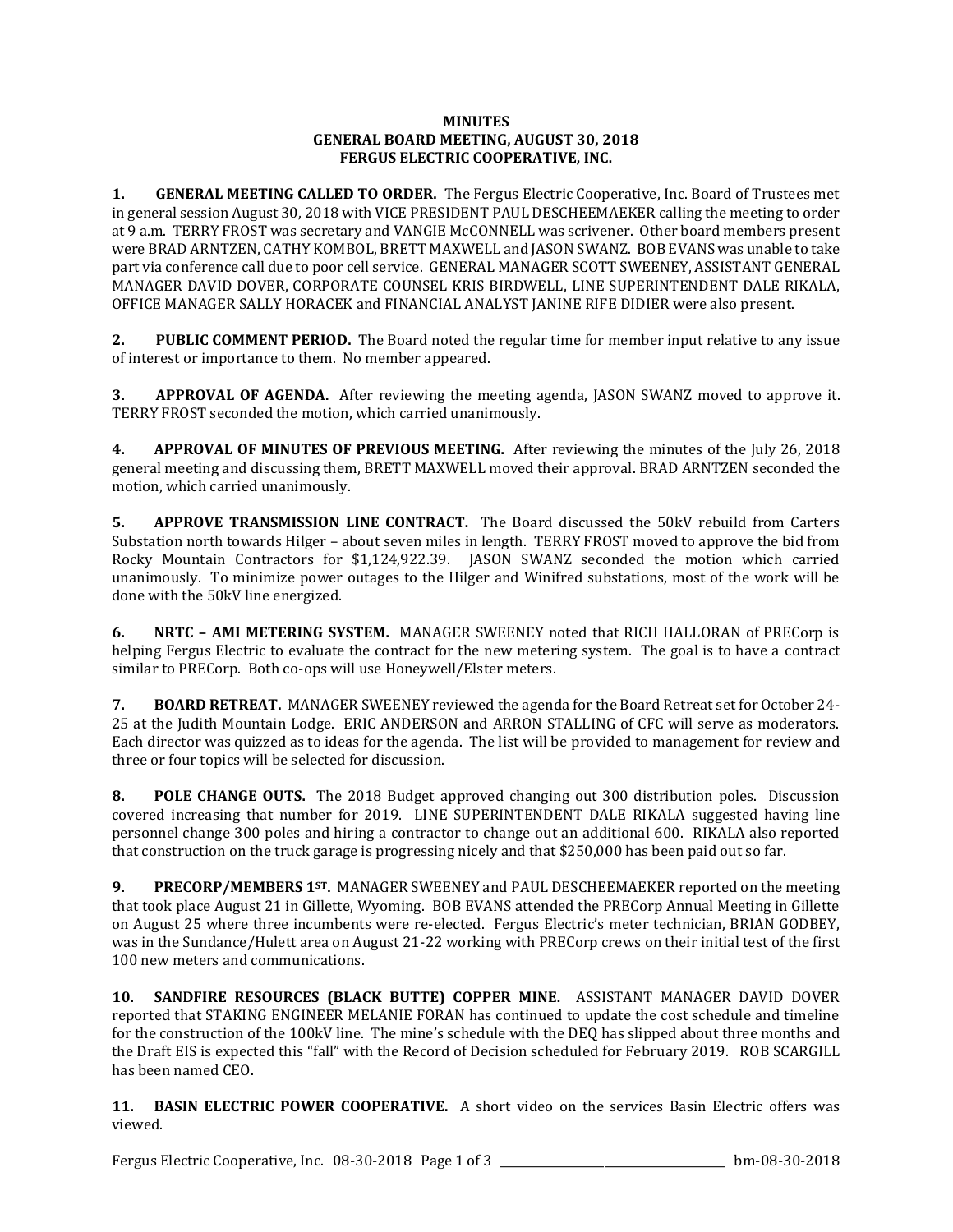**12. MANAGEMENT INTERNSHIP PROGRAM.** ASSISTANT MANAGER DAVID DOVER reported on the first session of a three-part Management Internship Program. Even though attendees represented a diverse crosssection of US electric cooperatives, there were many similarities in what individual home cooperatives are dealing with. The first session covered basic topics such as communication, construction work plans, financial statements, safety, power supply and organizational work processes. The second session is scheduled for November 4 – 15.

**13. FINANCIAL AND OTHER MONTHLY REPORTS.** GENERAL MANAGER SCOTT SWEENEY presented financial and other monthly reports to the Board for discussion. The reports included the July operating report prepared by OFFICE MANAGER SALLY HORACEK and July analysis of operating statistics prepared by FINANCIAL ANALYST JANINE RIFE DIDIER.

**14. OPERATIONS REPORT.** LINE SUPERINTENDENT DALE RIKALA reviewed the August 27, 2018 operations report covering operations and maintenance, engineering and safety. He noted that new services were installed in the Ryegate, Judith Gap, Denton, Winifred, Grass Range, Roundup and Roy areas. NorthWestern Energy's transmission pole changeout project that feeds the Maiden area is complete. An idle line feeding South Peak, near Geyser, has been retired. MECA's JOHNNIE STANTON discussed PPE Hazard Assessment, Mayday Protocol and Storm Job Safety at the August 2 safety meeting.

**15. POWER OUTAGE REPORT.** MANAGER SWEENEY and the Board reviewed a report prepared by VANGIE McCONNELL covering power interruptions for January through July.

**16. REPORT OF CORPORATE COUNSEL.** CORPORATE COUNSEL KRIS BIRDWELL gave an overview of topics covered at NRECA Legal Seminar 58 in Boston August 13 – 14. These included, but were not limited to, easements, board nominating practices and selection process, health benefits for directors, and Flathead lawsuit regarding capital credits.

**17. BANK RESOLUTION.** The Board reviewed a resolution adding ASSISTANT MANAGER DAVID DOVER as a signer and wire approver for Fergus Electric's bank accounts. After a short discussion, BRETT MAXWELL moved to approve and sign the resolution. JASON SWANZ seconded the motion, which carried unanimously.

**18. BAD DEBT WRITE-OFFS.** OFFICE MANAGER SALLY HORACEK will be in contact with AUDITOR CORY WHEELER regarding writing off bad debts at the end of the year – not quarterly as is the current practice. This will allow reducing the write-offs by the amount of discounted capital credits.

**19. FUTURE WORK ORDER APPROVAL.** MANAGER SWEENEY noted that RUS no longer requires two signatures on the Work Order Inventory Form 219. The engineering certification is still required.

**20. ZERO CONTACTS.** NRECA is promoting an initiative – Commitment to Zero Contacts. MANAGER SWEENEY said Fergus Electric will make the commitment to become a Zero Contact co-op.

**21. BOARD POLICY 302.** The Board reviewed Policy 302 – Salary, Wage, and Benefit Administration. After discussion, JASON SWANZ moved to amend the policy. BRAD ARNTZEN seconded the motion, which carried unanimously. A copy is attached.

**22. BOARD POLICIES 306 AND 309.** The Board reviewed Policy 306 – General Manager Compensation and Policy 309 – Guiding Questions for Appraisal of General Manager. No changes were made.

**23. BOARD POLICY 310.** The Board reviewed Policy 310 – Appraisal of the General Manager. After discussion, TERRY FROST moved to amend the policy. BRAD ARNTZEN seconded the motion, which carried unanimously. A copy is attached.

**24. BOARD POLICY 311.** The Board reviewed Policy 311 – Employee, Director, Dependent Pensions and Benefits**.** After discussion, the policy was tabled for further review.